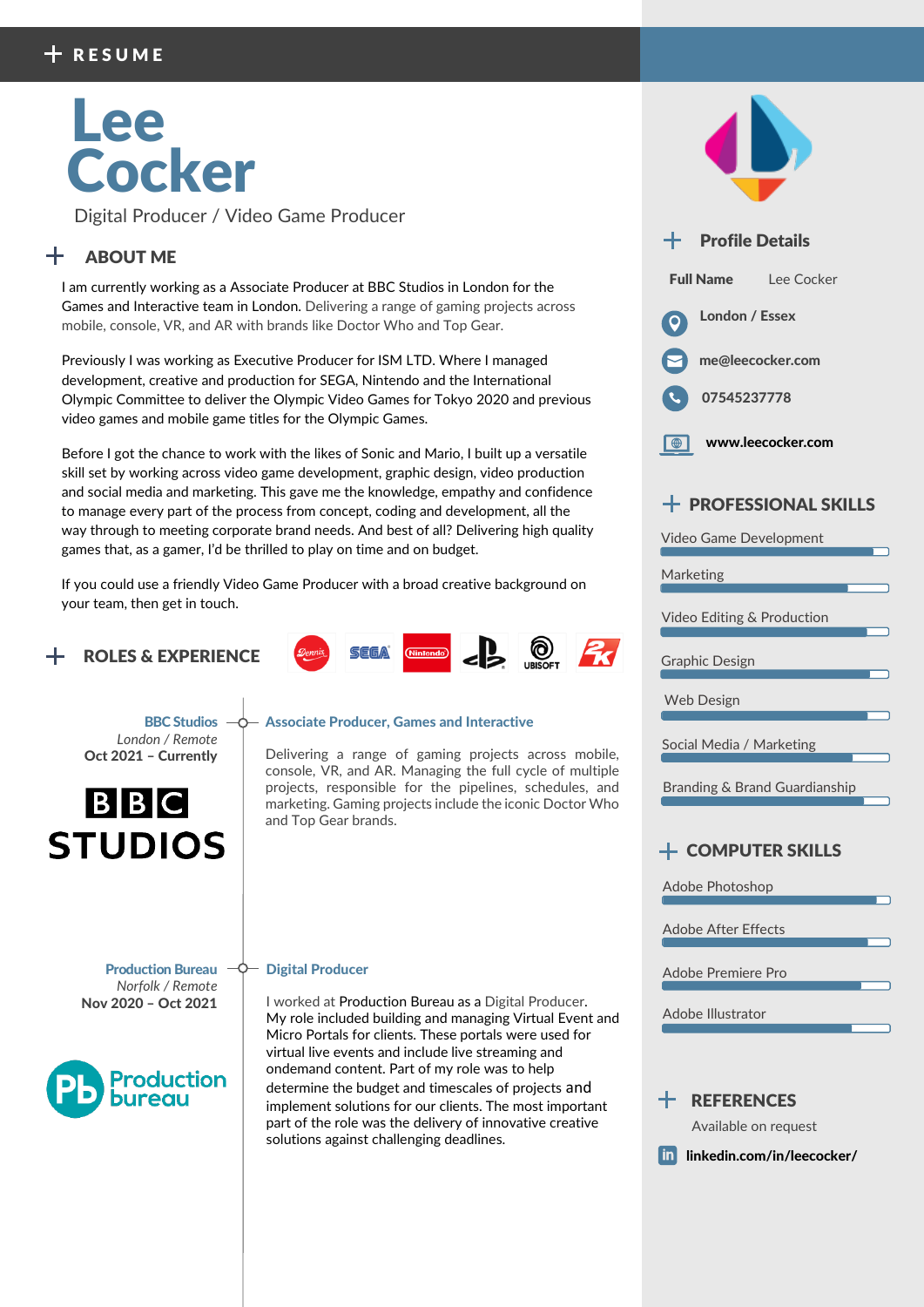## ROLES & EXPERIENCE- Continued

ISM LTD -*London* 2012 – Oct 2020



| $J$ $\approx$ $\approx$ $\approx$ $\approx$ |                   |
|---------------------------------------------|-------------------|
|                                             |                   |
|                                             |                   |
|                                             | тUК               |
|                                             |                   |
|                                             | <b>TOKYO 2020</b> |
|                                             |                   |
|                                             |                   |
| www.pegi.info                               | SEGA              |

ISM LTD *London* 2003 – 2012

#### - Executive Producer

My role was to manage work for SEGA, Nintendo and the International Olympic Committee and oversee the development of the Olympic Video Games. I had to mange development teams and review, evaluate and enhance the aesthetics and gameplay of the video and mobile games throughout the development and production process. Part of my role included liaising and presenting game code to the International Olympic Committee and other Olympic partners for final approval of games.

#### **Further responsibilities:**

- Reviewing and approving all associated marketing materials and social media content for promotion of games.
- Managing and overseeing the company website and social media channels.
- Overseeing the creation of print materials for presentations and producing videos for presentations for external partners and clients.

#### Executive Producer (Continued)

#### **Highlights:**

- Building personable professional relationships with developers, publishers and sponsors and a great reputation with high-level global clients.
- Managing the Entertainment Centre for the Olympic Athletes, showcasing games I had produced for the Rio 2016 Olympic Games.
- The opportunity for worldwide traveling for events, presentations and meetings.
- The coveted opportunity to work for 16 years with a global institution like the Olympic Games. and to create games featuring two of the most iconic game franchises, Mario and Sonic at The Olympic Games.

Development Director for Visual Elements & Gameplay My role for this position was reviewing and evaluating gameplay and graphical assets for both the console and mobile titles for the Official Olympic Video Games and Mobile Games.



## OTHERS AREAS OF EXPERTISE

- Production Management
- Video Game Licensing
- **Esports**
- Game Market Trends
- Project Scheduling
- Milestone Management
- Marketing Strategy
- Global Marketing
- Marketing Research
- Social Media Marketing
- CMS / Jira / Slack

### INTERESTS





Gaming Photography

**Creative** 





Music Social Media Films